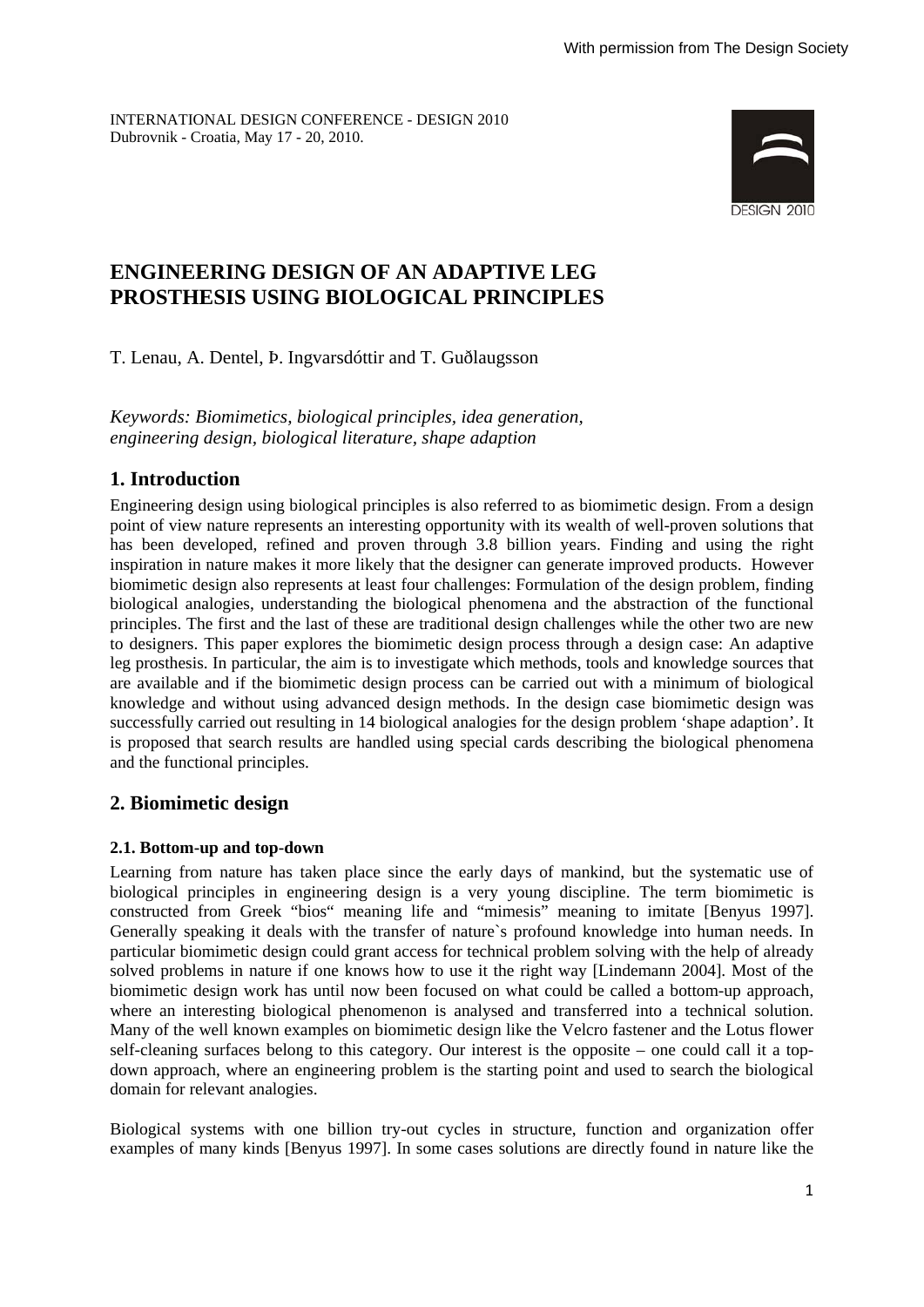cockleburs/Velcro which remind of copying. However the amount of inspiration available in nature is much larger than the amount of direct analogies. Many of the underlying principles that explain the functionality in animals and plants are not immediately recognizable and a more advanced study is required to find and understand them. Biomimetic design as a scientific discipline needs to formulate theories that will explain the relations between nature and technology and develop methodologies that will facilitate the design process.

#### **2.2. Procedural models**

The top-down approach to biomimetic design has been pursued by a number of researchers using different techniques. Hill describes a five step procedure including analysis and abstraction of functional attributes, transfer into the biological world using a catalogue with biological phenomena, comparison of functions and biological equivalents, selection and finally creative transfer of principle structures [Hill 1993]. The critical point is the availability of a suitable catalogue with biological phenomena, but it is not mentioned whether the catalogue has been created.

The München group describe a four step procedural model involving the steps 1) formulate the intention / the target, 2) correlate biological systems, 3) analyse the correlated systems and 4) realise the technical solution [Lindemann 2004]. Like any procedural model for design it is iterative. The correlation with biological systems is proposed done using a transfer checklist between technical functions and terms in biology. The checklist is straight forward to use, but is limited to the functions and biology terms that exist in the list.

Vincent also describes the transfer of knowledge from nature into humankind's technology [Vincent 2002]. The idea is to use the TRIZ-method to search for biological equivalents with similar functional properties. TRIZ includes a formal framework for describing functional requirements that can be used for searching a comprehensive database with patents. Vincents idea is that a similar database can be made for biological phenomena. This approach represent two challenges: Designers need to be trained in using the TRIZ-method, which is not a trivial task and a large database needs to be made and maintained.

The Toronto group highlight the problems in natural language processing which among other things include the different terminology within the engineering and the biology domain. They manage the access to biological knowledge by using an online version of a standard biology textbook [Shu 2006]. Especially the search for biologically meaningful keywords corresponding to engineering keywords marks a difficulty [Cheong 2008]. They suggest finding keywords in the functional basis [Stone 2000] and use WordNet [wordnet] to generate synonyms, troponyms (more specific meaning) and hypernyms (more general meaning). The functional basis is a vocabulary describing many of the known functions in products. In order to translate these functional terms into biological equivalents they propose a procedure that includes identification of nouns often used close to the functional keywords in a biological text [Cheong 2008]. Often are other bridge-verbs in the same sense used in other sentences or paragraphs and it is likely that these verbs belong to the biology domain. The biological relevance of these bridge-verbs could be validated by checking them in a biology dictionary.

Previously a four step procedure for biomimetic design has been presented [Lenau 2009]. The four steps are (a) problem formulation and search for relevant analogies, (b) proper analysis of the biological solutions, (c) interpretation and identification of design principles and (d) design of the desired artefact. It is not a linear procedure but involves many iterations. The procedure was used in six student projects involving problems like energy saving, navigation and protection. The projects resulted in good solutions, but illustrated the difficulties in carrying out the search phase involving problem formulation, generating keywords and the biological search itself.

#### **2.3. A refined procedural model and the challenges**

One of the experiences from the adaptive prosthesis case (described later) were that the search and the analysis phase in figure 1 was by far the most difficult and each of them involved several steps. A refined and expanded model is therefore proposed, see figure 1. In the refined model the former search phase has been split into a problem definition phase and a new search phase, that focus on keyword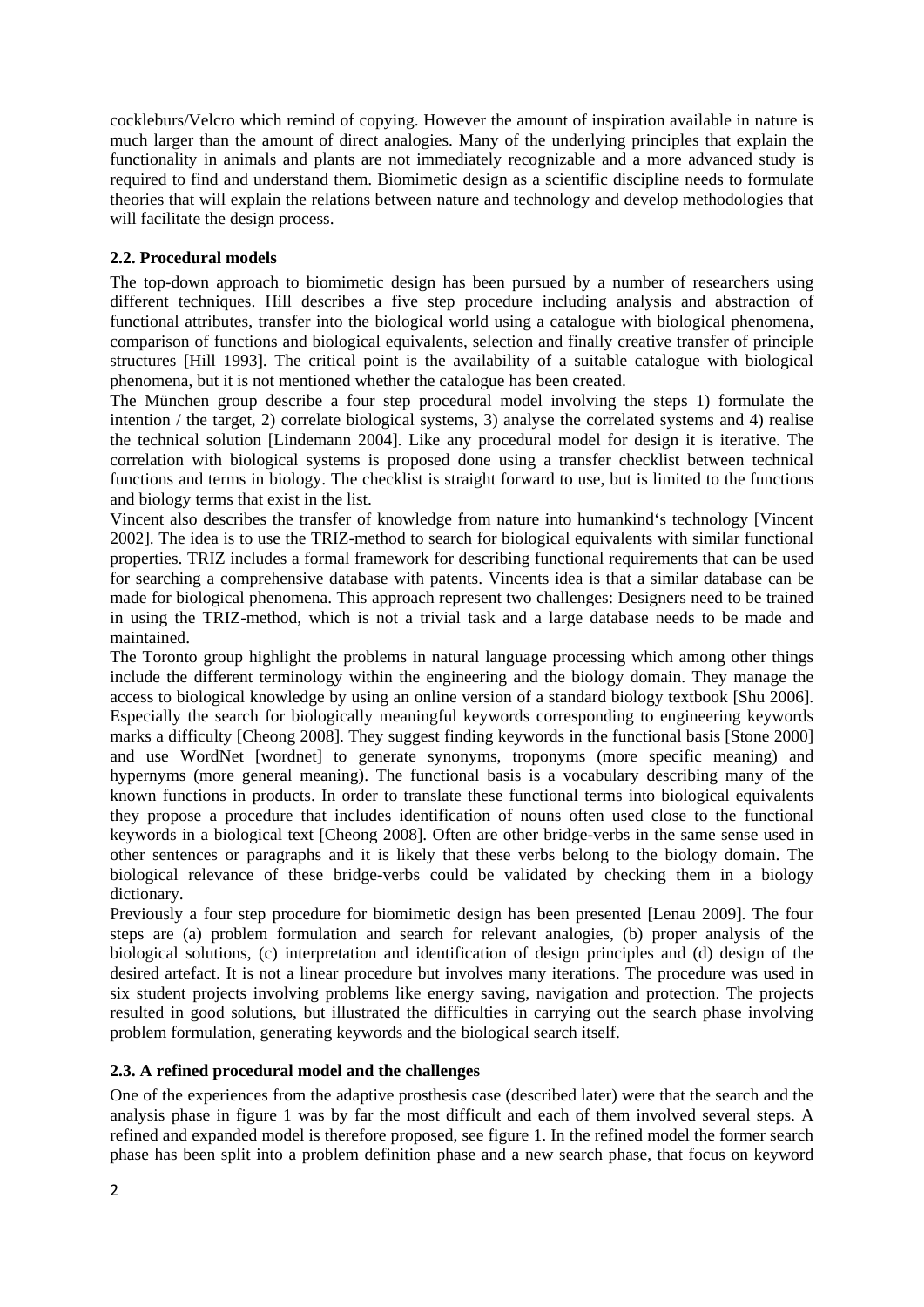formulation and the search itself. Each of the five overall phases have one or two more detailed stages like formulation of the specific and the general problem. The stages are bound together by activities that are indicated in figure 2 as rounded arrows going from left to right. Angular arrows going right to left in the figure represent the backward oriented activities in iterative work.



**Figure 1. The second refined procedural model for biomimetic design** 

The model starts with the problem definition phase where focus is on what the key problem is. This is often difficult for designers due to a multitude of competing problem areas and several stakeholders. The problem is first formulated in terms of the specific design case and then generalized in order to better allow findings of biological analogies. The degree of the generalization depends on the problem itself and the goal of the design project.

After deciding the level of generalization an idea generation session marks the beginning of the search phase. Functional keywords related to the general problem are generated with the help of a brainstorm. The keywords are used to find biological phenomena in different search engines available on the internet as well as online sources at the library. The keywords can with advantage be formulated as verbs describing the desired functionality. However in some situations also nouns can be used together with verbs, like in 'change shape'. These initial keywords rely primarily on the personal association of the participants and their prior knowledge. The initial functional keywords normally only give a limited amount of useful search results and biological keywords should therefore be identified; biologists use a different vocabulary to describe biological phenomena. It can therefore be useful to consult biological expertise that can help generate new keywords. A second search using the new keywords could expand the amount of relevant search results.

In the analysis phase interesting biological phenomena related to the problem are investigated in order to extract the biological mechanism. The biological mechanism describes the underlying biological process in the phenomena. To understand the phenomena scientific literature in books and journals is used. In addition biological expertise can be consulted here to understand the phenomena. The analysis can also generate new keywords. The description of the biological mechanism is formulated in terms close to the biology domain, and an abstraction into the functional principle is therefore beneficial for the further design work. This is done in the principle phase where the central aspects are isolated and unnecessary details removed and the principle presented in a language natural to the designers. The functional principles are often best illustrated with a simplified sketch.

In the design phase the identified functional principles are used to generate ideas for partial soulutions and concepts for complete solutions. The method is iterative where one returns to previous stages and phases in order to refine the work.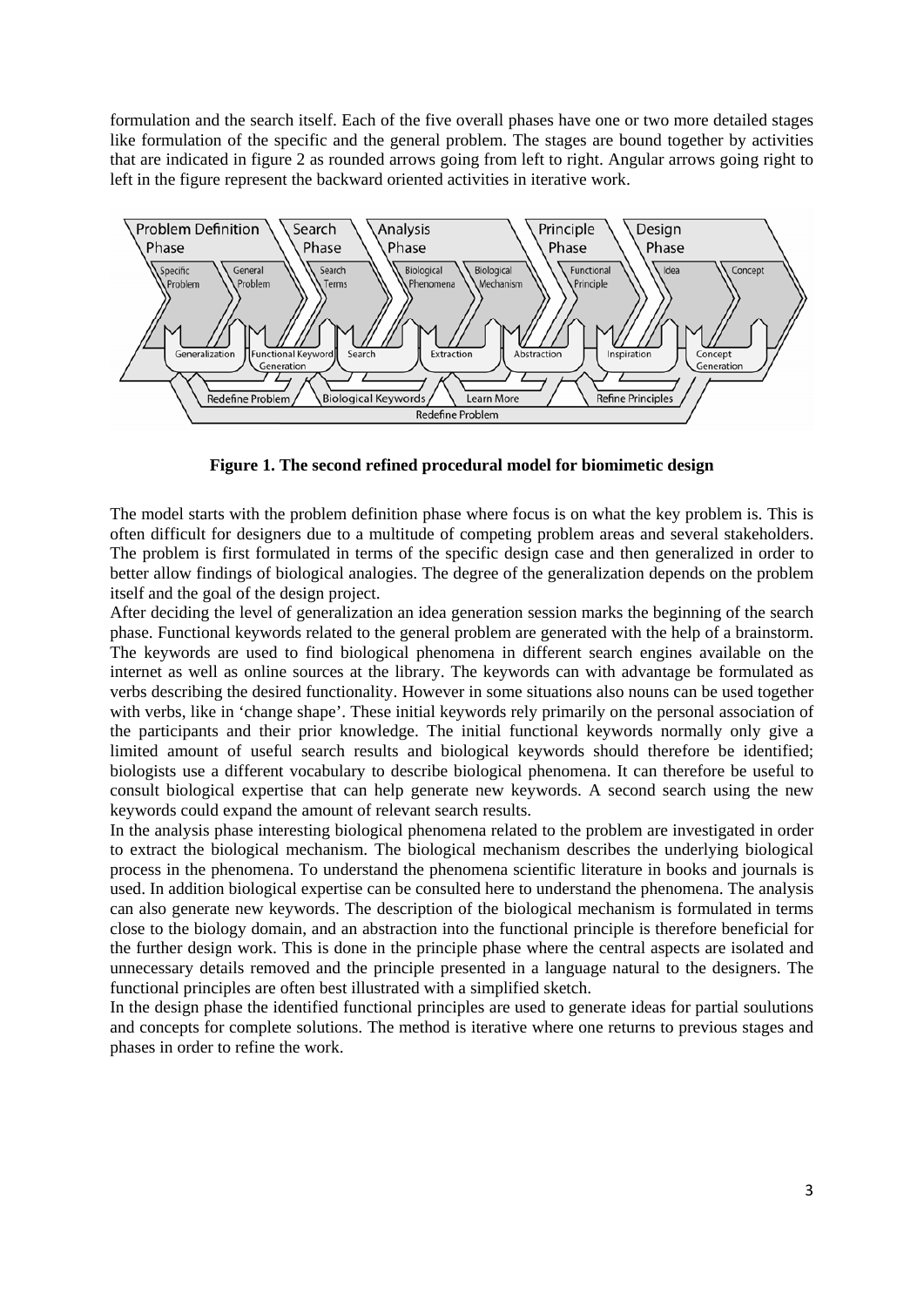## **3. Case: Adaptive leg prosthesis**

#### **3.1. Prosthesis**

The procedure is illustrated with insights from a case study: The development of an adaptive leg prosthesis. Figure 2 shows two examples of existing prothetic legs. The goal of the case-project is to develop an adaptive leg prosthesis with the help of nature`s inspiration for an innovative solution.

The project deals with residual limb volume fluctuation, which is a problem that most lower limb amputees experience. The fluctuations vary both in amount and frequency, and can be due to a number of reasons, such as sichness, physical activity, fluid balance and body growth, as can be seen in figure 3. Most users (amputees) experience a volume fluctuation of up to 5 %, which could be compensated for with adjustments of up to a few mm's . Several products are on the market that are based on an interface consisting of a hard socket over a soft "liner", which is worn directly on the residual limb. The liner provides support for the residual limb and comfort for the amputee.



**Figure 2. (left) A fifteen year old prosthesis user having her prosthesis adjusted due to body growth. (right) Many prosthesis users at all ages want to be physically active. Picture used with kind permission of Ossur.** 

However, when the residual limb shrinks, the fit deteriorates which decreases comfort for the user. Current solutions are socks worn over the liner. By wearing socks an even volume is added to the residual limb, but since volume changes occur in soft tissues, not bones, they are not equal in the front and the back. The overall goal of the project is that the user should be able to use his prosthesis from morning to evening, comfortably, without needing to take it off for adjustment; a simple to use, carefree interface between the hard socket and the residual limb, which adjusts to the natural volume changes of the residual limb. To get a new perspective on potential solutions, it was decided to seek inspiration in nature through the biomimetic design method.

#### **3.2. Problem definition phase**

The starting point is to formulate the specific problem. For the adaptive leg prosthesis it can be formulated in the following way: *A residual limb changes its size and shape during the day and will therefore only fit tightly into the hard prosthesis shell part of the time.*

This statement can be generalized into broader and more general problem statement: *An object of variable size and shape does not fit tightly into a hard cavity.* This can be re-formulated even more generally as a question: *"How to adapt to changing shape?"*. Creativity can be restricted by a too detailed formulation of the problem. It leads to a more narrow search and the analogies further away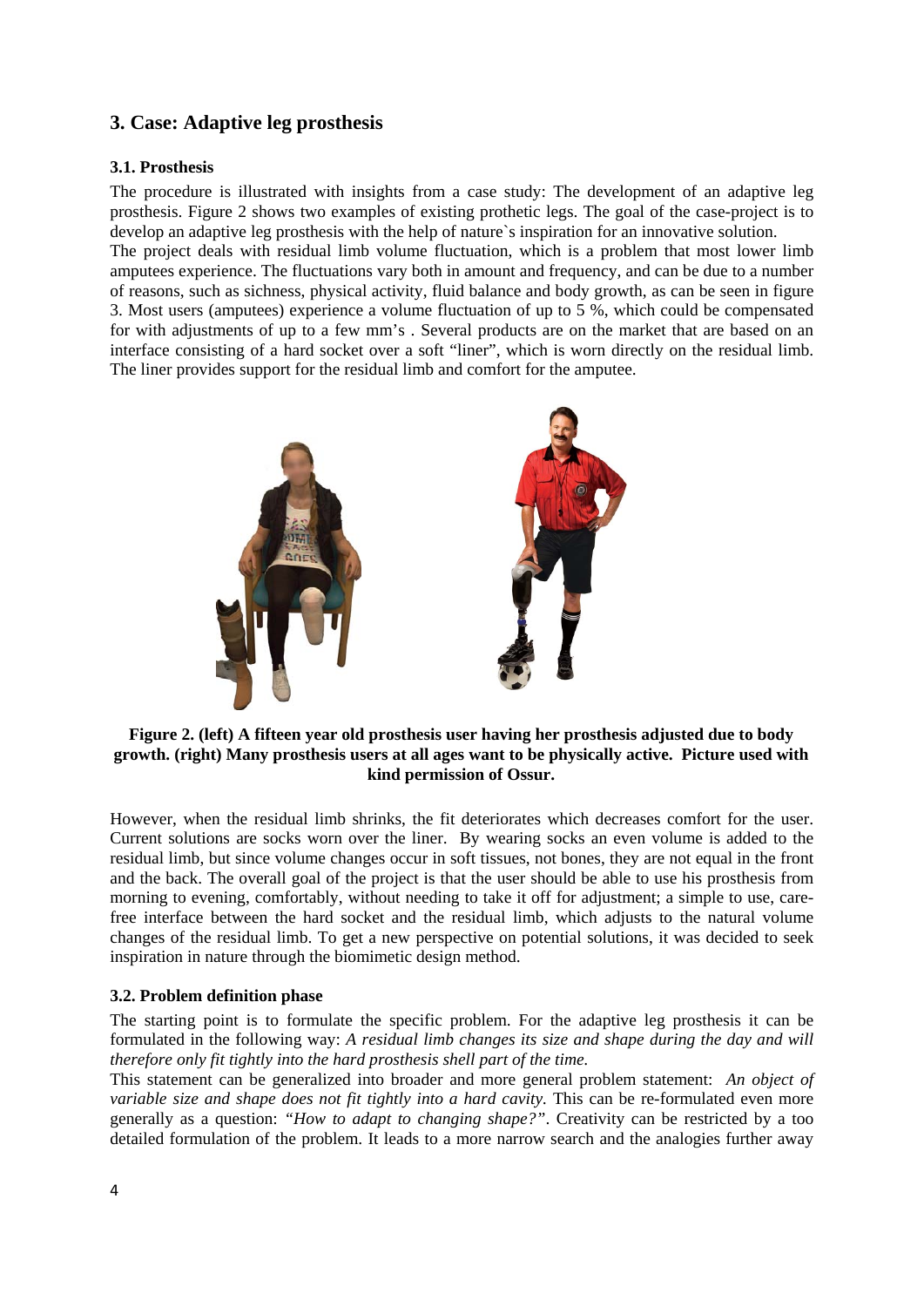will not be considered. A broader and less specific problem definition makes the search wider but also more complex and hard to manage. A high degree of generalisation was chosen in order to widen the possible solution space, since one of the ambitions was to challenge predispositions on the function of the residual limb – prosthesis interface. This may have caused difficulties in finding relevant phenomena in sources which mainly describe specific phenomena.

| No.            | Keyword                                                                                     | Source                                             | Phenomena<br>(trivial) | Phenomena<br>(latin)    |
|----------------|---------------------------------------------------------------------------------------------|----------------------------------------------------|------------------------|-------------------------|
| $\mathbf{1}$   | Change                                                                                      | Asknature                                          | Sundew                 | <b>Drosera</b>          |
| $\overline{2}$ | Change                                                                                      | Asknature                                          | Insecta                | Campaniform sensillum   |
| 3              | Expand                                                                                      | Asknature                                          | Clark's<br>nutcracker  | Nucifraga columbiana    |
| $\overline{4}$ | Swell<br>Swell                                                                              | Asknature<br>Life                                  | Fungi                  | Arthrobotrys            |
| 5              | Humidity                                                                                    | Asknature                                          | Pine cone              | Pinus silvestris        |
| 6              | change AND volume<br>change AND volume<br>decrase AND shape                                 | Asknature<br>Library search<br><b>Google Books</b> | See anemone            | Cnidaria                |
| $\tau$         | volume AND change                                                                           | Asknature                                          | Ribbon worms           | Amphiporus lactifloreus |
| 8              | pressure AND support                                                                        | Asknature                                          | Blackback crab         | Gecarcinus lateralis    |
| 9              | size AND change<br>(volume OR shape OR length)<br>AND (regulation OR regulate<br>OR change) | Asknature<br>Google books                          | Crabs                  | Crustacean              |
| 10             | Extend                                                                                      | Asknature                                          | Dragonfly              | <b>Odonata</b>          |
|                | (volume OR shape OR length)<br>AND (regulation OR regulate<br>OR change)                    | Google books                                       |                        |                         |
| 11             | Constant                                                                                    | Asknature                                          | Earth worms            | Annelids                |
|                | regulation AND volume                                                                       | Google books                                       |                        |                         |
|                | change AND volume                                                                           | Library search                                     |                        |                         |
|                | Flex                                                                                        | Life                                               |                        |                         |
| 12             | regulation AND volume                                                                       | Library search                                     | Osmosis                | <b>Osmosis</b>          |
|                | regulation AND volume                                                                       | <b>Google Books</b>                                |                        |                         |
|                | regulate / shrink / volume                                                                  | Life                                               |                        |                         |
| 13             | regulation AND volume                                                                       | <b>Technical literature</b>                        | Amoeba                 | Amoeba proteus          |
| 14             |                                                                                             | specialist                                         | Blowfish               | Tetrodontidae           |

**Table 1. List of the identified biological examples** 

#### **3.3. Search phase**

A brainstorming session was conducted, where the participants came up with keywords which could be used for searching online resources, based on the general problem and the participants' prior knowledge. The keywords generated in the first session were *vary, change, adapt, extend, increase, decrease, flexibility, suit, adjust, cover, grow* and *transform*. These keywords were used for the initial search in a biomimetic based website AskNature [asknature 2009] which contains a summary of biological phenomena collected by the website staff. More keywords were generated to try to get more results, and keyword combinations such as *shape AND adaption* were generated. To help generate more keywords, some aspects of the problem were simplified, like changing the three-dimensional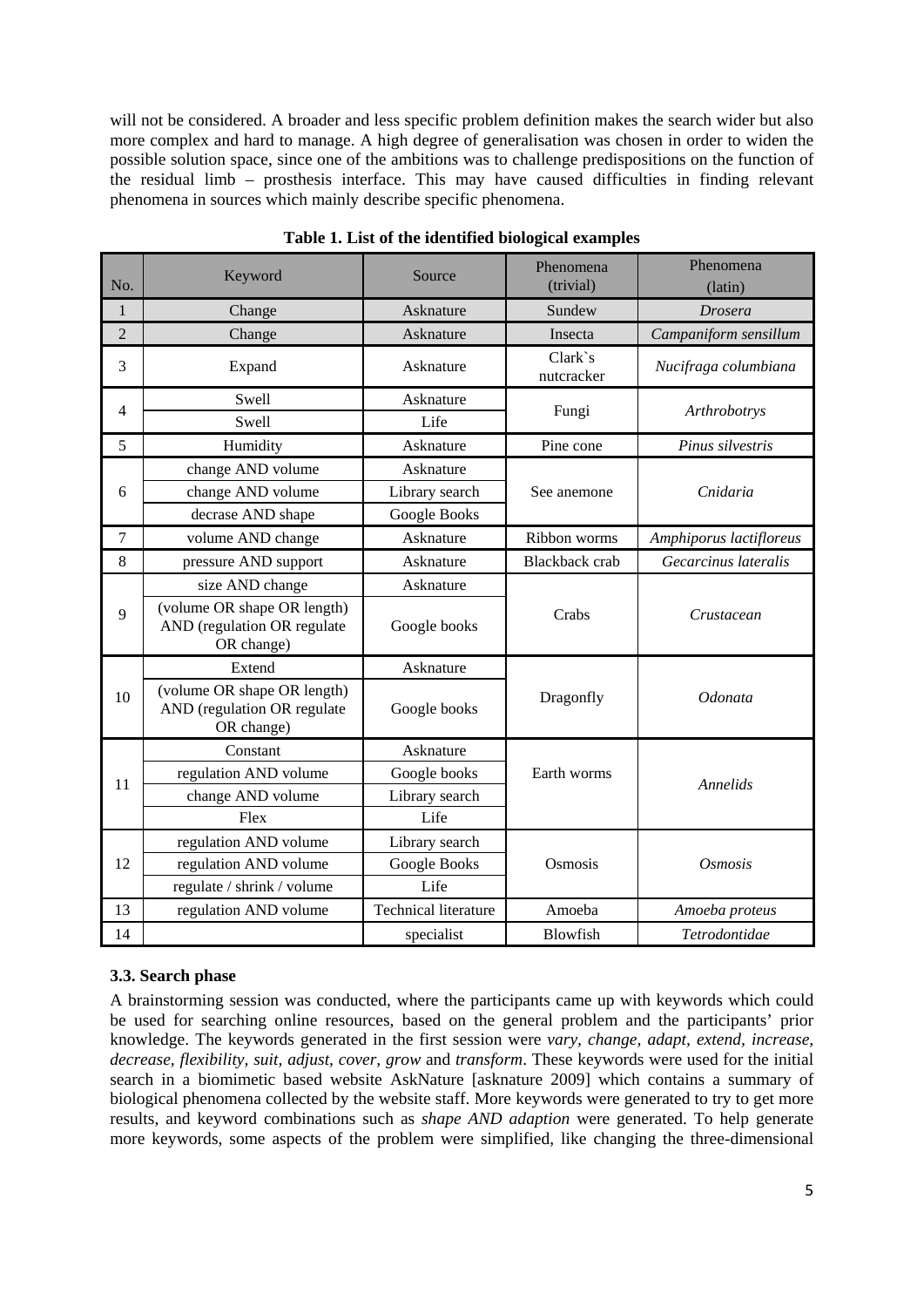variability into a one-dimensional change of length, which resulted in the keyword combination *change AND length*. Keywords used in biological literature, such as *metamorphosis, swell* and *shrink*, were continuously added to the list of keywords. To add further to the list of keywords, a thesaurus function in Google documents, which is based on Britannica Online, was used to generate synonyms for the keywords in the list. As the search phase progressed, more complex search strings, using Boolean operators such as *(volume OR shape OR length) AND (regulation OR regulate OR change)* were tried as well. Late in the search phase the Zoological Record Search Guide was found, which provides a thesaurus of controlled biological terms used within the database itself. Unfortunately, it was found too late in the project to be properly put to use, however, this is probably a good place to start looking for biological keywords, as it is a reputable source within biology. During the search phase, 30 potentially relevant biological phenomena were found, the most promising fourteen of which can be seen in table 1.

An underlying goal for the search, was to find phenomena within both zoology and botany, ranging from the micro (cells, organs) to the macro level (whole organisms). For this purpose, journal papers and articles were searched in bibliographic databases such as Biosis Previews, Zoological Record, Google Scholar, Jstor and ISI web of knowledge. Books were searched using classical library search methods and by searching in Google Books. Furthermore an electronic version of a basic biology book, Life: The science of Biology [Purves 2003], which is used for teaching in introductory courses in biology was used for the search. Additionally AskNature was searched in the start. The first ten hits were considered, except when searching in Life, where this would have limited all searches to the first two chapters. Combination searches could be used in most cases exept pdf-files like Life that only allow simple text-string search.

The majority (11) of the identified phenomena were found through the search in AskNature. Most of these were also found in other sources in later searches, as can be seen in table 1. AskNature proved to be useful but it has a number of limitations. It provides summaries of biological phenomena which have been deemed interesting by the AskNature staff. The content is therefore highly relevant, but at the same time limited, in terms of the quantity of available content, in comparison with other online resources, particularly given that the website is still in progress. Another limitation is that it only covers the macro level, i.e. animals and plants but not the micro level like cell biology. It is time efficient to search a biomimetic database like AskNature, but it will most likely limit the solution space if other sources are not searched as well.

Three of the phenomena were identified within the search in Google books. This source provides a full text search that has the advantage that it provides direct access to the text block containing the search terms, which helps the evaluation of the results in terms of relevant biological phenomena. While access to older books can generally be obtained through Google books, online access to newer books is often limited. Several phenomena were identified through the search within Life. The main advantage was that it was possible to get directly familiar with the text block containing the search term, but it was very time consuming to inspect every incident where the single search words appears.

Two examples show that going through the online database of the local library and searching for technical literature can provide results with books of all ages, with unlimited viewing inside the library. The limitation of a classical library search engine is that it is usually only possible to search within the title and a short description, which makes it is necessary to point the search in a specific field and combine the keywords with a specific area like plants or insects. Expertise from a librarian with a biological background was consulted. Her advice lead to technical literature that lead to another two new phenomena. The librarian also led directly to one biological phenomenon, the blowfish.

It was difficult to find biological phenomena in the article databases because they are limited to searches in fields such as titles, abstracts and keywords, and lack the direct access to a relevant text block in the results. Moreover, the majority of online article databases are limited in their access to articles of newer date, which may lead to the omission of older biological discoveries, which are only represented in older articles and books. Nevertheless, subject specific databases, such as Biosis Previews and Zoologic Records, save the researcher for being faced with results that fall outside of the field of biology as well as being the primary source for newly discovered phenomena.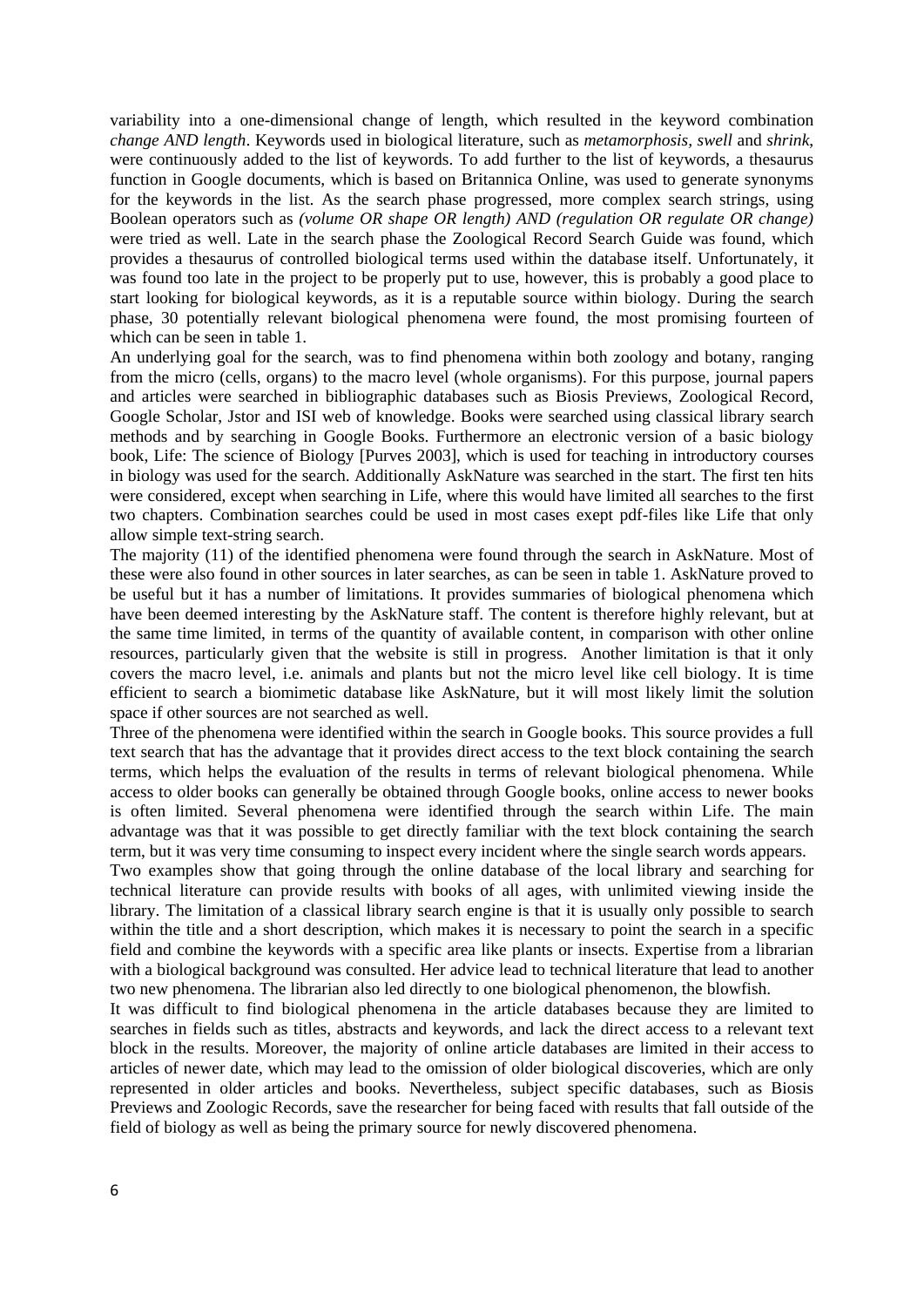

**Figure 3. Two cards that describe the biological phenomenon, the biological mechanism and the functional principle for a sundew plant (left) and the insecta (right).** 

#### **3.4. Analysis phase and principle phase**

As desired the spectrum of identified phenomena spans from the micro level (osmosis), to animals and plants. To get an overview, the biological phenomena are arranged on cards with the four fields: Title, phenomena, biological mechanism, functional principle and a simple sketch to illustrate the principle. The sundew and the Insecta phenomena, marked with grey in table 1, illustrates the structure of the cards in figure 3. The title refers to the name of the organism, which can be used in discussions when referring to the card. The Latin name (e.g. *Campaniform sensillum*) is used to limit the results during the research and for further literature search. The second field describes the phenomenon – in case of the sundew the bending of hairs on the carnivourous plant's leaves that is used to catch prey. The biological mechanism field explains the performance of the phenomena. For the sundew the mechanism behind the hair bending is a single sided differential acid cell growth, a socalled thigmonasty. The abstraction into functional principle formulation of the biological mechanism presents the last field. The functional principle of the sundew is the bending of a by-layered structure when material is added to the one layer while the other is constant.

#### **3.5. Design phase**

In the design phase the cards act as inspiration tools for idea generation. Since the functional principles on the cards can be quite simple, it was decided to discriminate between ideas and concepts, where it is not necessary for ideas to cover the whole product or even to be technically sound. In the project a lower limit on the number of ideas was set at one idea per card to ensure that the identified solution space was being covered. When a sufficient number of ideas has been generated, more holistic concepts are generated on the basis of the ideas, where user needs and technical feasibility play a larger role.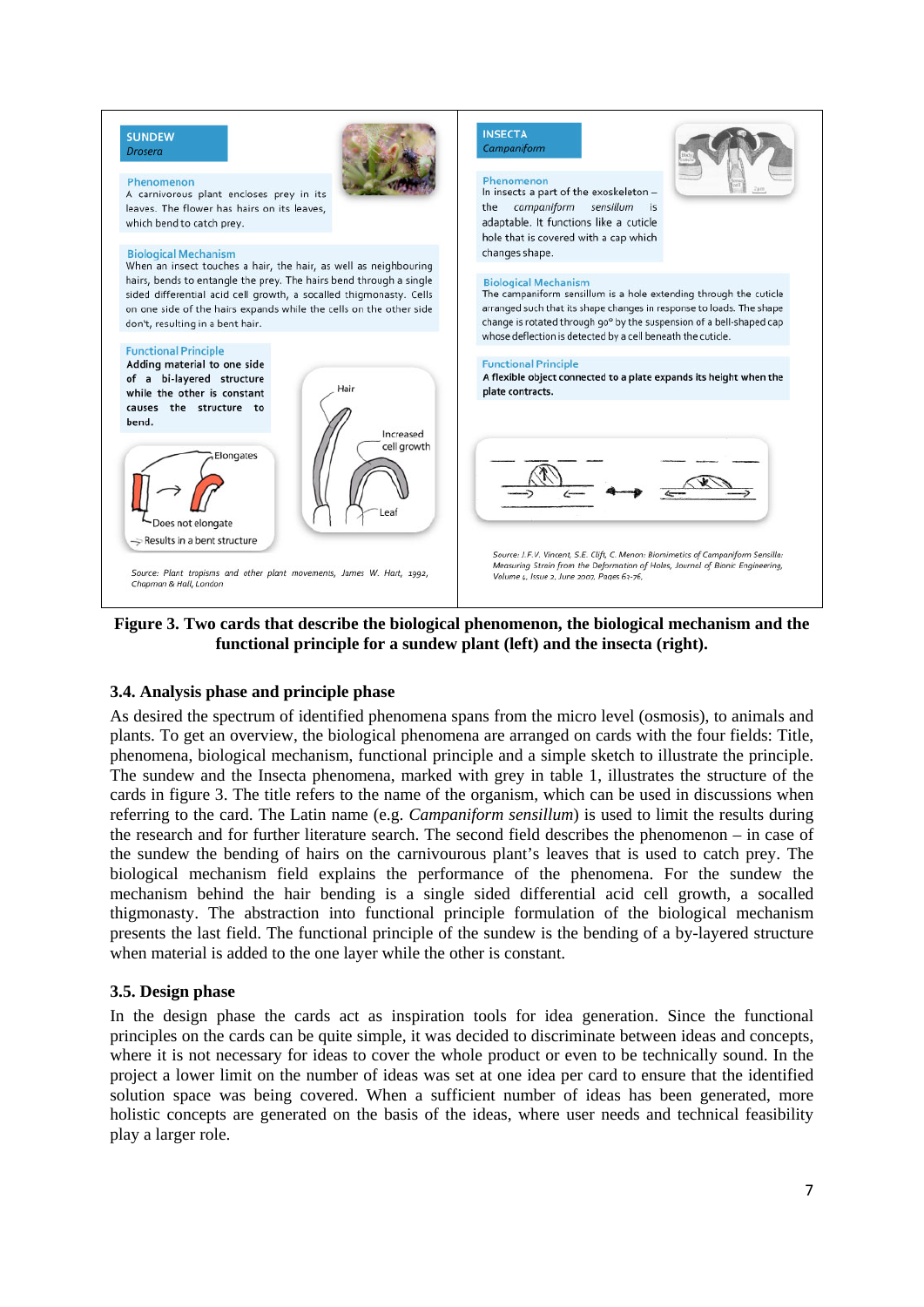

**Figure 4. Example of ideas generated in the brainwriting sessions. Ideas based on the sundew card (left) and the insecta card (right)** 



**Figure 5. Examples of concepts, at an early stage, developed in the design phase. Concepts developed on the basis of the sundew (left) and insecta (right)** 

The idea generation was performed as brainwriting sessions for each card, where each participant carefully studied the card. The card reminded the participants about the phenomenon and the principle at work, thus facilitating an idea generating session focused on the particular phenomenon. Ten minutes were spent drawing or writing ideas on a piece of paper. After the ten minutes the generated ideas were discussed, with only positive comments allowed, and ways of improving or combining the ideas. Another ten minutes were used with pen and paper, to generate new ideas based on inspiration from the others or from the discussion, or to further develop or combine the ideas that were already on the table. The result of the brainwriting sessions was a total of sixty-five different ideas including forty-eight ideas that specifically addressed the design (specific) problem: "How to adapt to changing shape". The remaining ideas addressed supplementary functions or sub-solutions to the design problem. Two examples of ideas generated are shown in figure 4.

In order to manage the vast number of ideas and to facilitate their use in the concept development it was decided to group the concept ideas by similarities of function, with the intention to manage the ideas while sustaining the diversity of the ideas. The result was twelve groups from where twelve different holistic concepts were developed, by combining the ideas and integrating existing functionality of current products where relevant. The concepts need to fulfil the user demands beyond adapting to volume and to be, at least potentially, technically feasible within the near future. Examples of concepts are shown in figure 5. The number of concepts was then reduced through the use of screening and scoring matrixes to facilitate the decision of a final concept.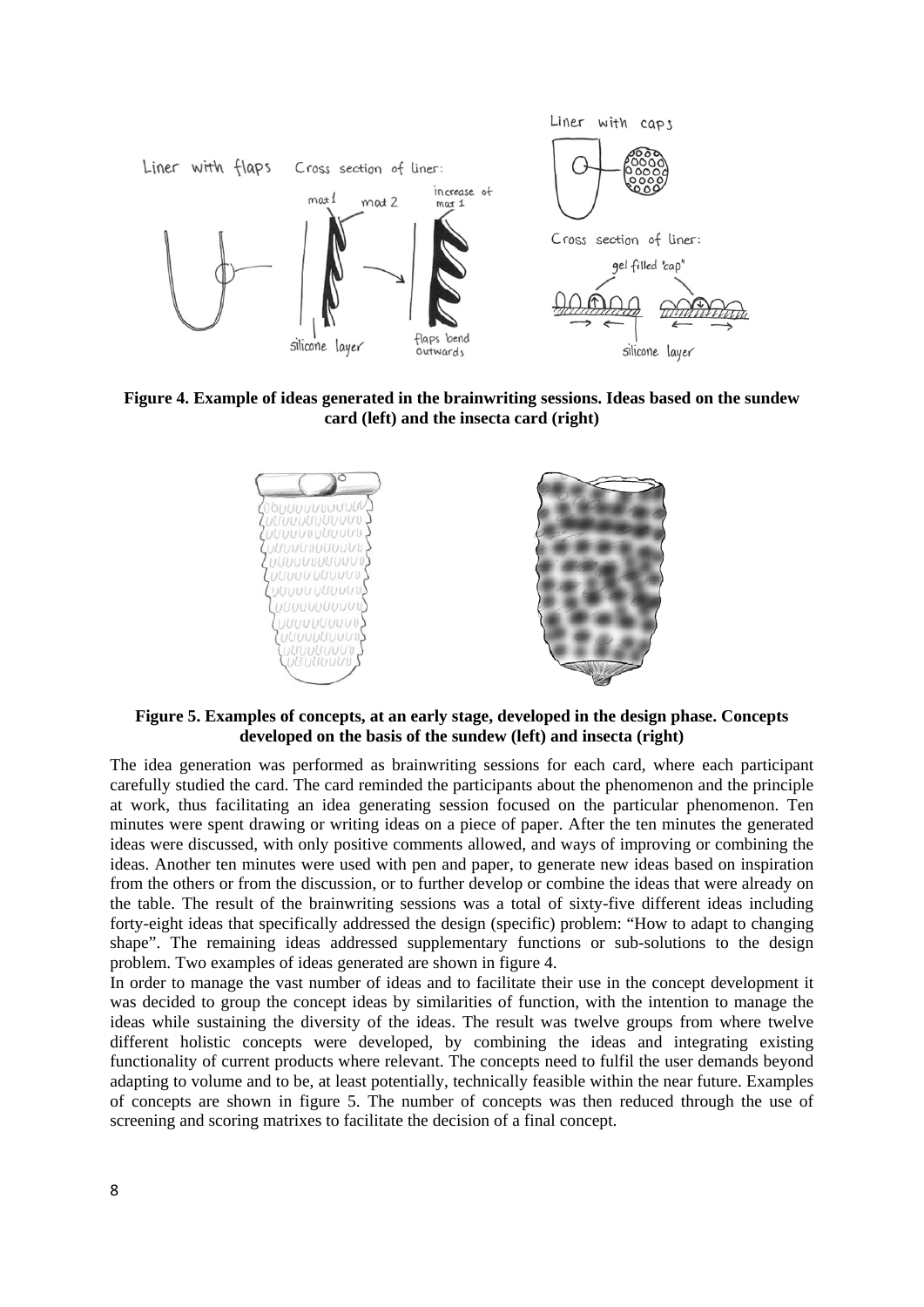The concept developed from the sundew is a liner with a matrix of flaps that lift up to add volume when filled with fluid from a finger pump placed on top of the liner. The concept developed from the insecta principle is a liner with multiple knobs that extend and flatten when the liner stretches, and contracts and rises when the liner contracts with the volume fluctuations of the residual limb.

## **4. Discussion**

One of the goals of our study was to investigate how easy it was for designers without prior knowledge of biology to carry out biomimetic search and design. Table 2 shows an estimation of the time spent on each phase. The duration takes into account the iterations of the phases and the learning time. The time spent was not always very productive, which is especially true in the search phase, which tended to be very time consuming in the start because the selection of keywords was not critical enough. As more knowledge was acquired on how to perform the search, the time spent became more productive. This included the use of thesauruses, terms from biological literature and the filtering functions available in the search engines. An alternative to this approach could be to use the Toronto method for identifying relevant biological search words. We have not made a comparison, but both methods seems to have a learning curve for first time users.

The search phase produced phenomena from different levels and types of biological organisms, that is cells, organs, whole organisms, animals and plants. This was in part to provide a wider solution space, but also influenced by the wish to make a better basis for discussing the potential of the method.

In the analysis phase, the work was more productive when books were used to identify the mechanism than when article databases were used. In some cases, however, articles on highly specific subjects like the viscoelastic properties of the mesoglea in sea anemones were the only source of information on the mechanism. The lack of biological knowledge certainly hampered the search for new phenomena, as the team had limited prior knowledge of biological phenomena. In terms of understanding the biological literature however, it did not seem to have a noticable negative effect. When sources were found that contained the information needed on the phenomena, the team could usually extract the information without too much trouble.

| <b>Phase</b>       | Time spent |  |  |
|--------------------|------------|--|--|
| Problem definition | A few days |  |  |
| Search             | Two weeks  |  |  |
| Analysis           | One week   |  |  |
| Principle          | One week   |  |  |
| Design             | One week   |  |  |
|                    |            |  |  |

**Table 2: An estimate of the total amount of time spent on the phases, including later iterations.** 

The overall experience of using the biomimetic method was that it provided inspiration and helped looking outside the box in search for new ideas. Having the different phenomena portrayed on the cards also helped the team to be thorough in the design phase, in terms of covering a broader solution space.

## **5. Conclusion**

The study showed that it is possible for designers without prior knowledge of biology to perform biomimetic design. For the design of an adaptable prosthesis 14 good ideas were generated. Total time consumption was about a month, which included learning time, the examination of a variety of data sources and reflections on improving the search procedure.

For the adaptive leg prosthesis the most apparent challenge was in the search phase, where the lack of prior knowledge made it hard to get quick results. It is important to anticipate periods with no relevant search results and to plan alternative ways to find keywords. The amount of time used for generating and managing keywords is time well spent. Collaboration with biologists can be very useful for identifying new phenomena and biological keywords, but further research on how to generate, identify